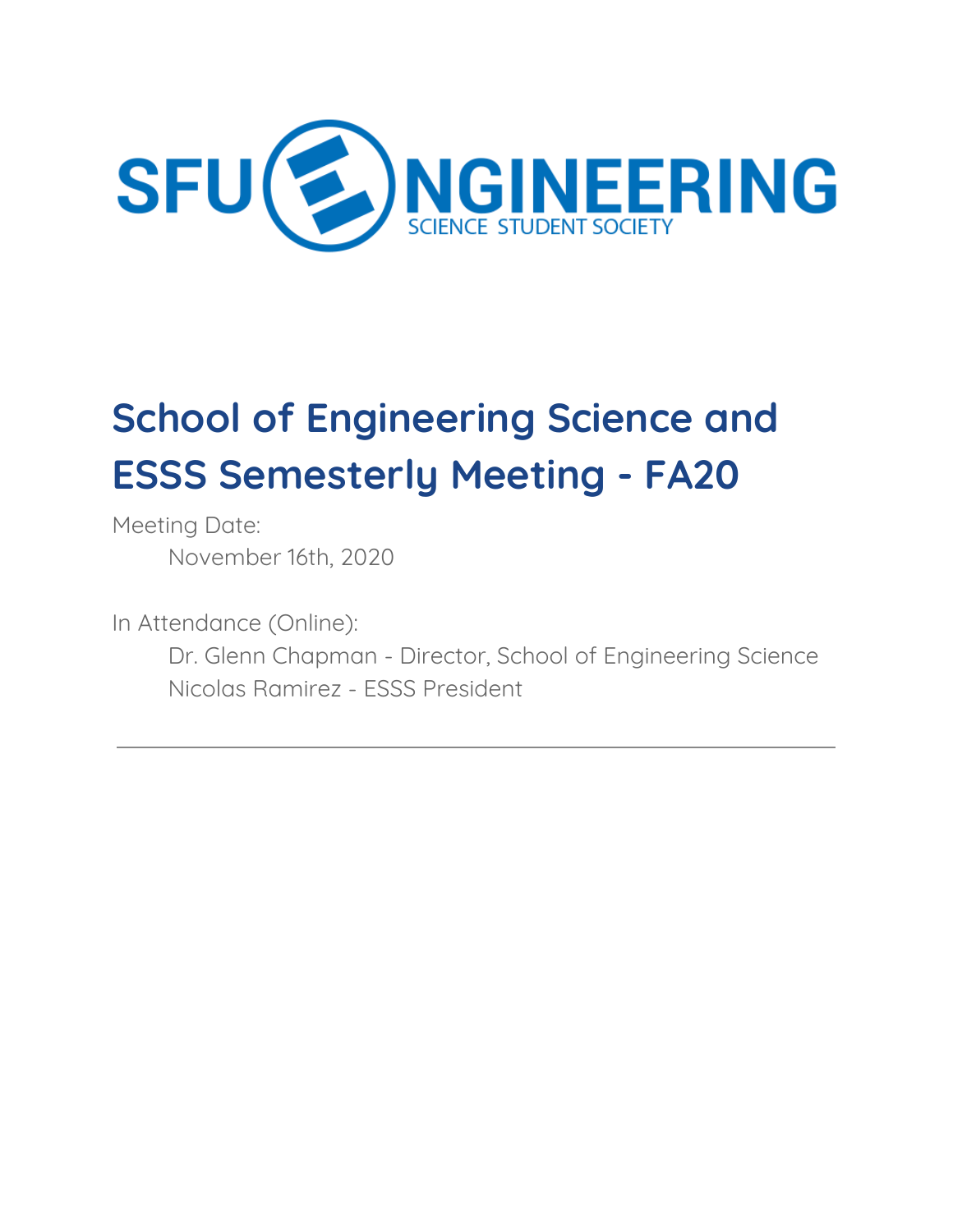# <span id="page-1-0"></span>**Opening Statement**

The Engineering Science Student Society and the Department of Engineering Science are working hard to accommodate all ENSC students to the best of their ability. We have been in contact with each other these past few weeks to make sure everyone is supported during this unprecedented time. I would like to thank everyone who sent in their feedback because it provides us with the opportunity to work toward solutions.

#### <span id="page-1-1"></span>**Brief Note**

- All decisions were made while considering academic integrity, feasibility, and student feedback.
- Anything not mentioned here is still being considered within the department and faculty.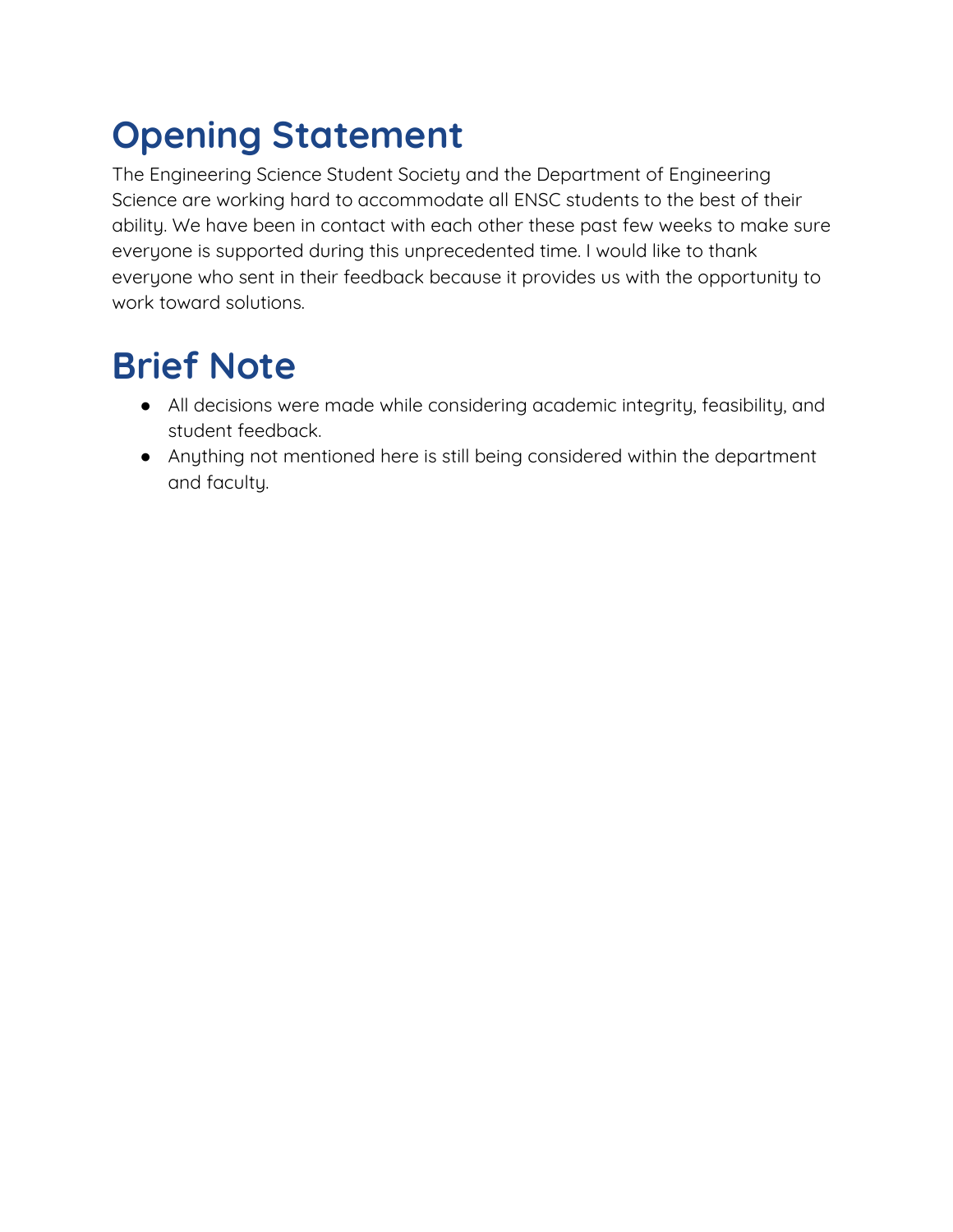#### <span id="page-2-0"></span>**Table of Contents**

| <b>Opening Statement</b>                                      | $\overline{2}$          |
|---------------------------------------------------------------|-------------------------|
| <b>Brief Note</b>                                             | $\overline{2}$          |
| Table of Contents                                             | $\overline{\mathbf{3}}$ |
| <b>ENSC Course Offerings</b>                                  | 4                       |
| ENSC Minimum GPA, Minimum Courseload, and Honours Programs    | 4                       |
| ENSC Mandatory Co-op and enrollment to upper-division courses | 5                       |
| <b>ENSC Mental health</b>                                     | 6                       |
| <b>Teaching Assistants</b>                                    | 6                       |
| <b>Exams and Professors</b>                                   | $\overline{\mathbf{z}}$ |
| Common Room                                                   | $\overline{\mathbf{z}}$ |
| <b>Additional Concerns</b>                                    | 8                       |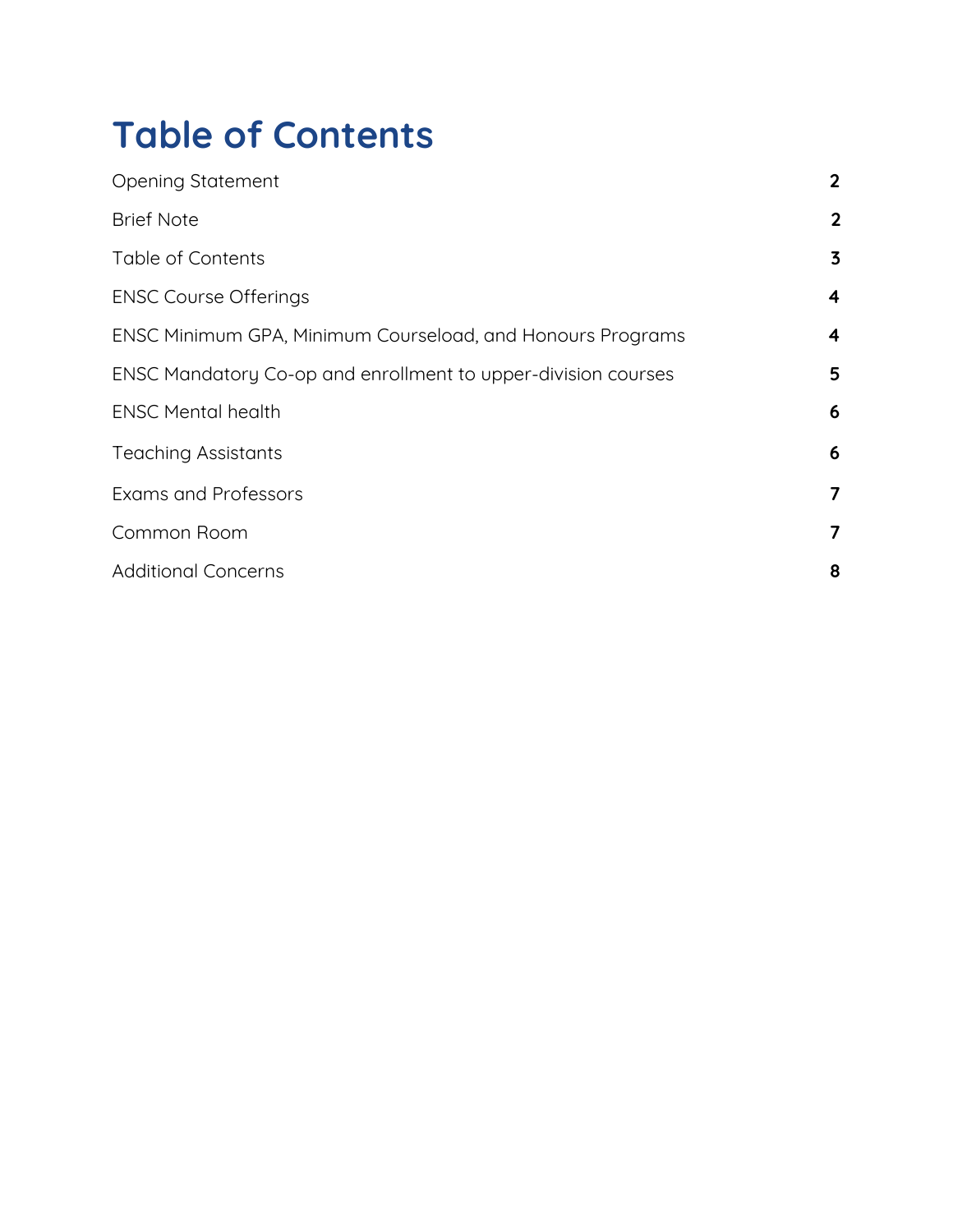#### <span id="page-3-0"></span>**ENSC Course Offerings**

Due to the deterioration of quality of instruction created by covid, and the resulting challenges students are facing in succeeding in their courses, has the Engineering Science Department considered providing classes during alternate terms than where they are scheduled currently?

Yes, Dr. Chapman is currently working with our Faculty to provide increased offerings for courses across all years and streams. He has requested that the ESSS send out a survey for students to indicate which courses they would be most interested in taking during a term in which the course is not currently offered. In this manner, he can work to provide alternate course offerings for the most desired courses. This form has been attached to the email that includes this letter. I urge all students to fill this out as this will help our department make better decisions as we move forward through remote instruction.

It is also worth noting, that it is currently difficult to provide lab-intensive courses with the same level of quality. Hence, increasing offerings for courses without a significant lab component will be much more feasible to achieve. Take this into consideration when making your request in the survey.

The Director also mentioned that the department is actively working on improving lab quality for our courses. He gave me a brief, but promising demonstration of the equipment being installed in LAB 1 that grants remote access to the tools and devices we use in that room. This will enable students to simulate lab work with greater realism, particularly for courses like ENSC 220 and 225.

# <span id="page-3-1"></span>**ENSC Minimum GPA, Minimum Courseload, and Honours Programs**

Due to the fact that students are struggling to be successful in their courses, and advance in their programs as <sup>a</sup> result of the difficult shift to online learning, what policy changes is the department making to assist students advance in their programs?

Dr. Chapman has indicated to me that the minimum course load of 12 units per semester has been removed until shutdowns due to covid are lifted. He does not want to make students pay the price for the struggles brought by the virus. Details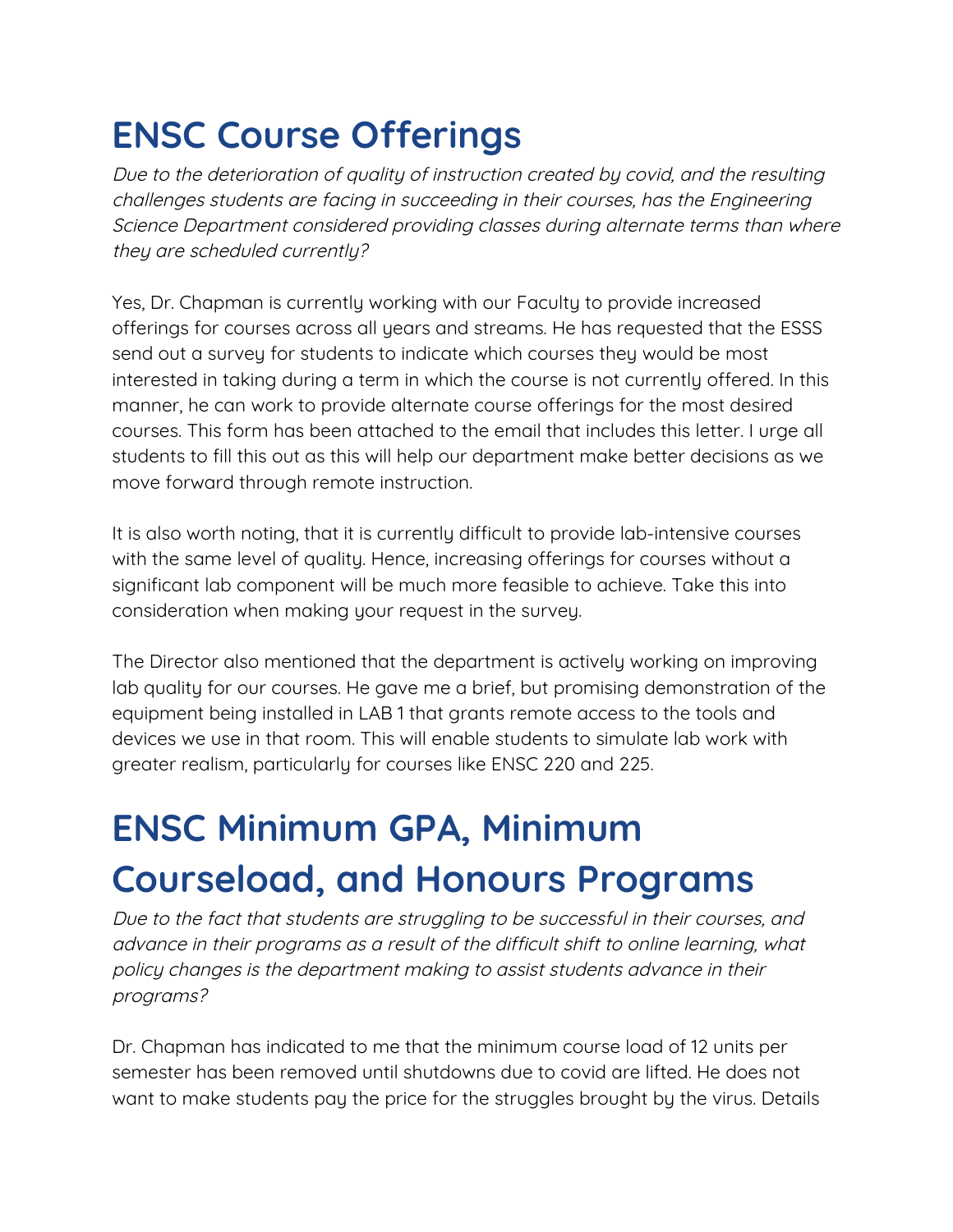will be provided by the department later this term. They will be keeping us informed on a term by term basis regarding the changes to these policies as we continue with remote learning or return to in-person classes in the future. In this manner, students will be able to select the courses they think they will be most successful in and take as many as they think they will be able to manage. This measure will reduce undue amounts of stress during the pandemic and increase the likelihood of student academic success. Nevertheless, the minimum GPA will remain in effect as it was in the pre-covid era. This is to maintain a level of academic performance from our students so that they are successful in the courses to follow. Some students have requested that the P Grade be implemented once again. This is an option to be considered by SFU administration as it is university-wide; thus, the Director cannot implement this himself.

After receiving submissions from students reporting their struggles in their fourth-year classes and the difficulties with pursuing a thesis whilst being remote, and reading the suggestions they made to the department, I proposed to the Director that during this period of online learning we make the honours programs, namely Biomedical Engineering and Engineering Physics, optional honours so that some students can graduate sooner and begin pursuing full-time employment rather than continuing to compete for a limited number of internships. Given that this is not a requirement set by the Canadian Engineering Accreditation Board (CEAB), Dr. Chapman has received the suggestion and will be proposing it to the Undergraduate Curriculum Committee (UCC).

# <span id="page-4-0"></span>**ENSC Mandatory Co-op and enrollment to upper-division courses**

In light of the pandemic and its effect on the job market, many students in second-year are struggling to acquire <sup>a</sup> co-op position for the spring term of 2021 and meet their first term co-op requirement to advance to upper-division courses. Several submissions requested that this requirement be lifted so that students can continue their education and gain skills to be able to compete for <sup>a</sup> limited supply of co-op positions.

The Director was in full agreement with this suggestion and will be implementing it in the upcoming Spring term. Details will be provided in an email from the department later this term. This was something put into effect during the Summer term of 2020 and the department plans on keeping this requirement lifted until the effects of the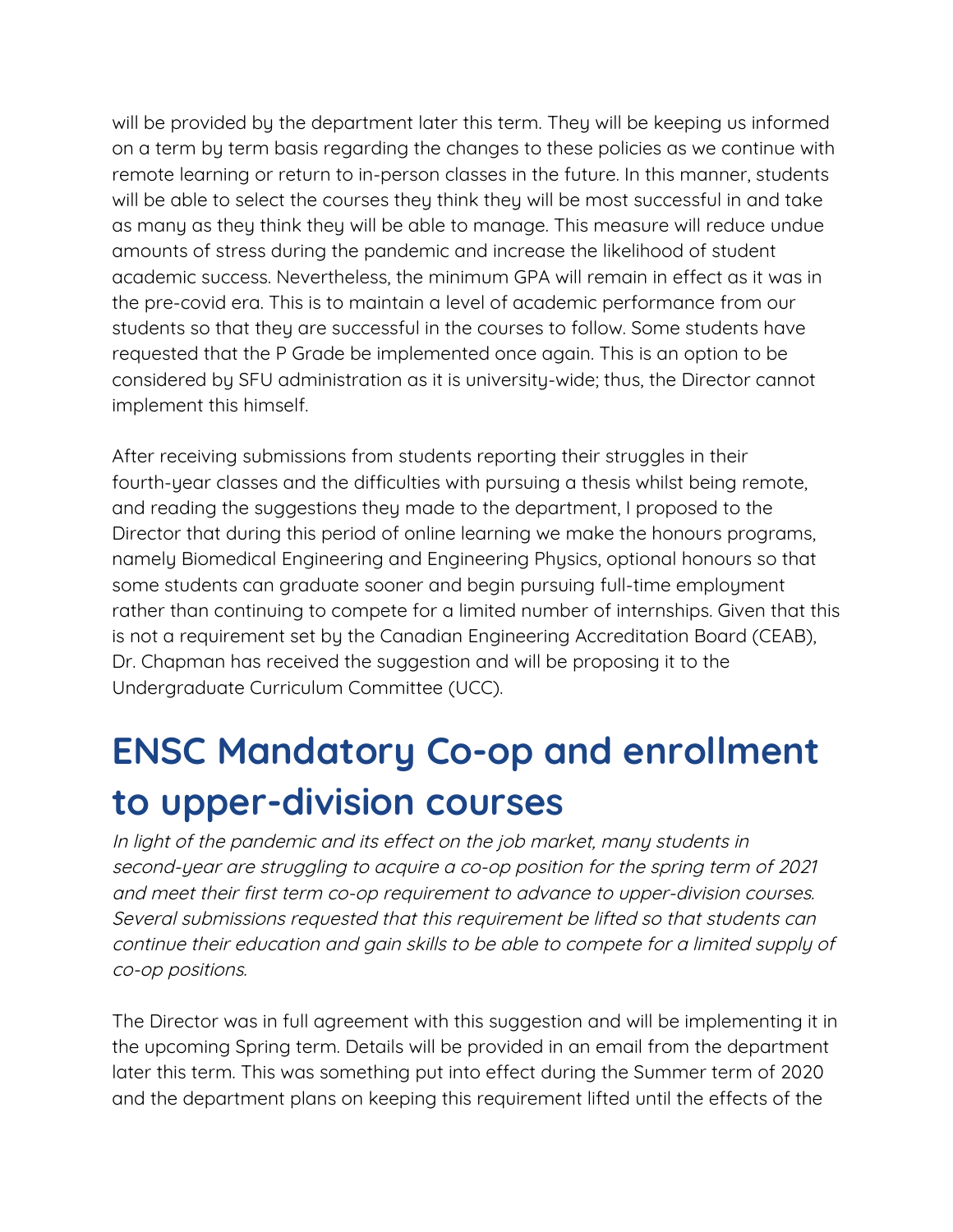pandemic on opportunities for co-ops have subsided. This will be something reviewed and announced on a term by term basis depending on the decisions made by the University administration and the protocols issued by our Provincial health officer.

In addition to this, Dr. Chapman has also been creating several research-based co-op positions with faculty to provide more opportunities for students to meet this requirement and assist these students in obtaining financial stability during these trying times. He aims to continue this effort in the academic terms to follow and has requested that the ESSS submit a survey to evaluate the interest of students in this initiative. If numerous students can demonstrate interest in this opportunity, faculty will be more receptive in creating these positions and more co-op positions will be offered in the upcoming term. These positions would include payment in the form of a \$1500+ honorarium and would include eligibility to take 2 courses alongside your co-op position. This will greatly assist students who are searching for their first co-op position and are struggling to compete against upper-year students for positions in industry. This survey has been included in the email where this report is attached. I urge all students to complete this survey as many students will benefit from this initiative.

#### <span id="page-5-0"></span>**ENSC Mental health**

What is being done to provide mental health support for students in addition to the resources provided by mental health and counselling from SFU?

The Faculty of Applied Science is currently working with individual Departmental Student Unions like ourselves, the ESSS. At the moment, we are collectively developing initiatives that promote the mental and physical health of our students. These initiatives will likely commence in the Spring term of the upcoming year, so stay tuned. In the meantime, I encourage students to continue accessing the mental health and counselling resources provided by SFU.

# <span id="page-5-1"></span>**Teaching Assistants**

Several students reported that they were struggling to find help when trying to learn <sup>a</sup> difficult concept or complete <sup>a</sup> challenging assignment. They recount that the class teaching assistants often do not respond to emails or are not prompt with their replies. Is there <sup>a</sup> possibility of increasing the number of TA's or perhaps providing undergraduate TA's?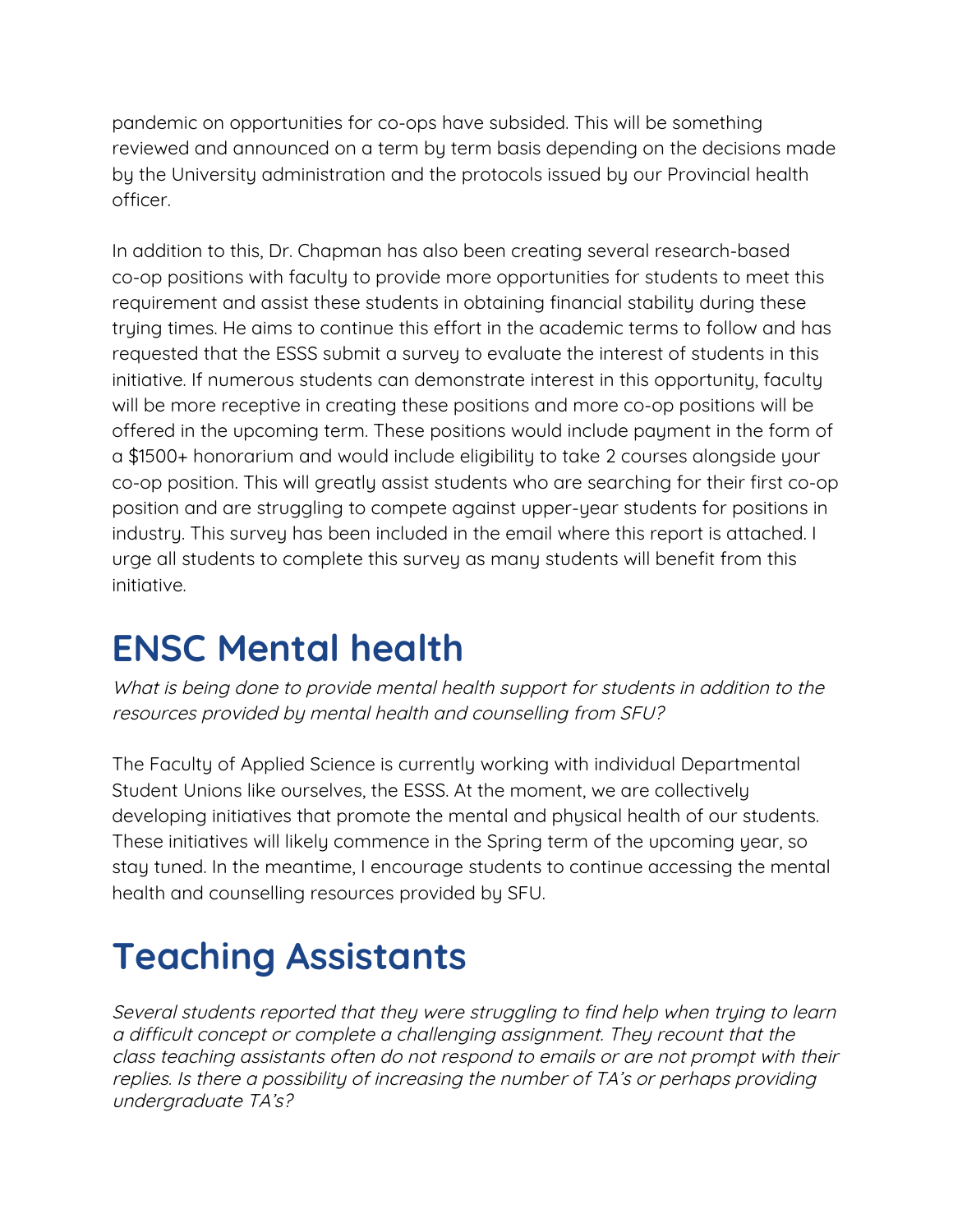Dr. Chapman has received reports of this as well and indicated to me that sometimes TA's do not have a strong enough internet connection or the equipment for a good experience during office hours. He also indicated to me that depending on the class, students do not take enough advantage of the TA's and no one ends up attending their office hours or requesting help. Given this discussion, Dr. Chapman has been planning to set up a "Help Desk" sort of system where students can go to ask questions for any ENSC course and find immediate and valuable assistance.

There are a few concerns that must be resolved before this can be implemented but the Director reports he is actively working to resolve them.

That being said, I would urge students who have not reached out to their TA's or attended their office hours to do so. They are employed to assist you in your learning so make the most of these resources. In addition to the Director's idea, the ESSS is actively working to establish a tutoring program for students to provide additional support for students during this period of remote learning. Good things are coming your way and all parties are doing their best to bring these resources as soon as possible.

#### <span id="page-6-0"></span>**Exams and Professors**

Is there <sup>a</sup> system in place to assist professors in their adoption of remote instruction? Such as a protocol, manual etc.

There is currently no manual set out by the ENSC department but SFU is providing general guidelines for professors. The department is limited in its regulation of how professors teach their classes due to policies like Academic Freedom. Nevertheless, I have suggested to the director to provide a manual of best practices for professors to follow if they believe it fits within the intended methodology of instruction of their course.

#### <span id="page-6-1"></span>**Common Room**

Will we have <sup>a</sup> common room when we return to campus?

The Applied Sciences Building is currently undergoing renovations and several spaces have been affected including the Common Room. It is our understanding that there might be a possible shift in the location of the Common Room, but we will have a common room when we return to in-person instruction.